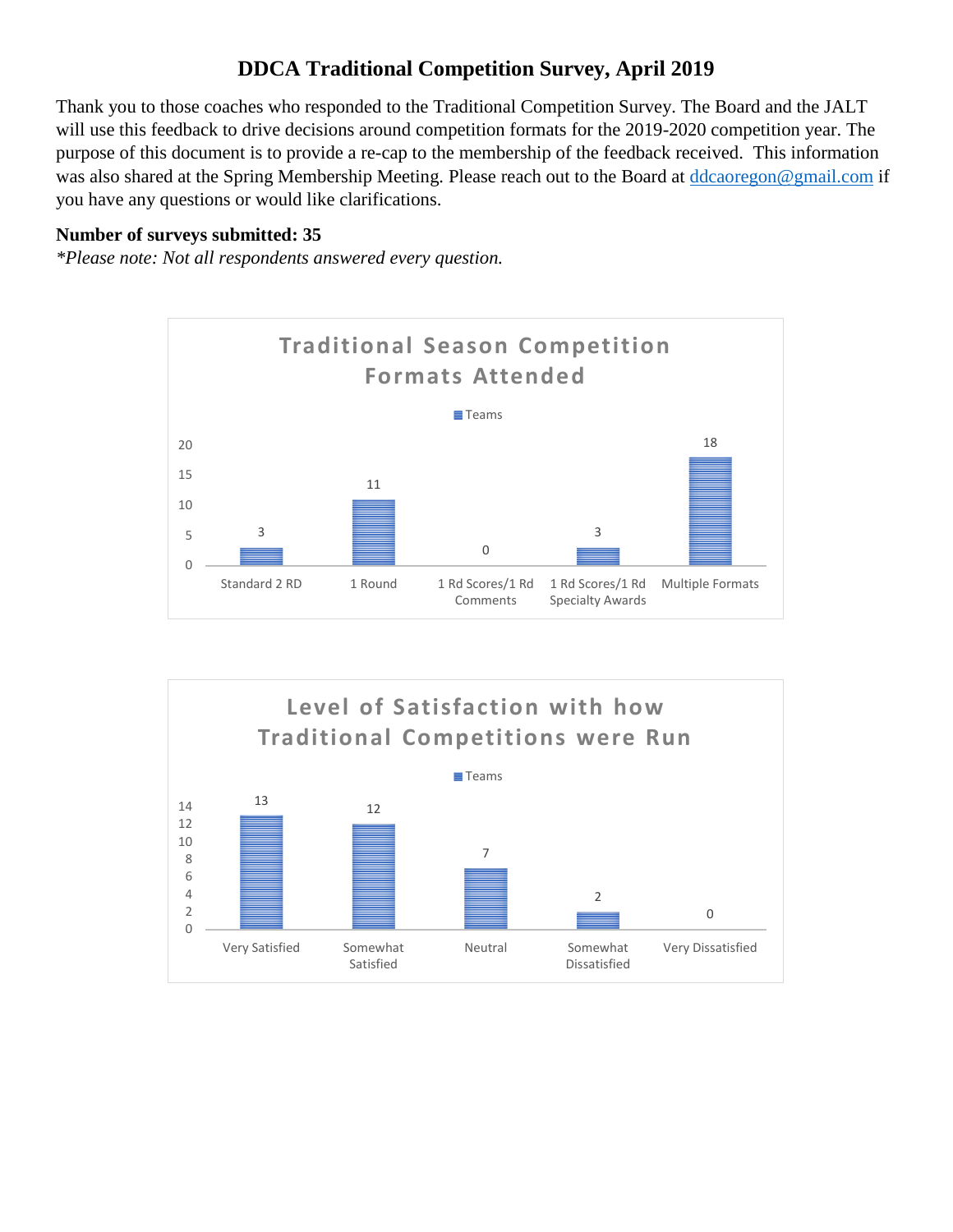

Comment Summary *(number after the dash indicates the number of people with the comment)*:

- One Round positive  $-3$
- One Round but add Specialty Awards 1
- Two Round positive  $-3$
- Consistency of competition formats  $-1$
- Locals should match state  $-3$
- If one round, increase floor practice to practice setup/take down - 1
- Appreciated Specialty Awards  $-2$



What do you feel worked really well this traditional season, in regards to competition formats? *Number after the dash indicates the number of people with the comment*:

- One round  $-6$
- Shorter days 5
- Enjoyed the creative of the  $2<sup>nd</sup>$  round/option of staying  $-3$
- 
- Locals matching state  $-4$
- Enjoyed the variety  $-1$
- More advanced communication regarding the format  $-1$
- Appreciated the Specialty Awards  $-2$  One round scores/One round comments  $-1$